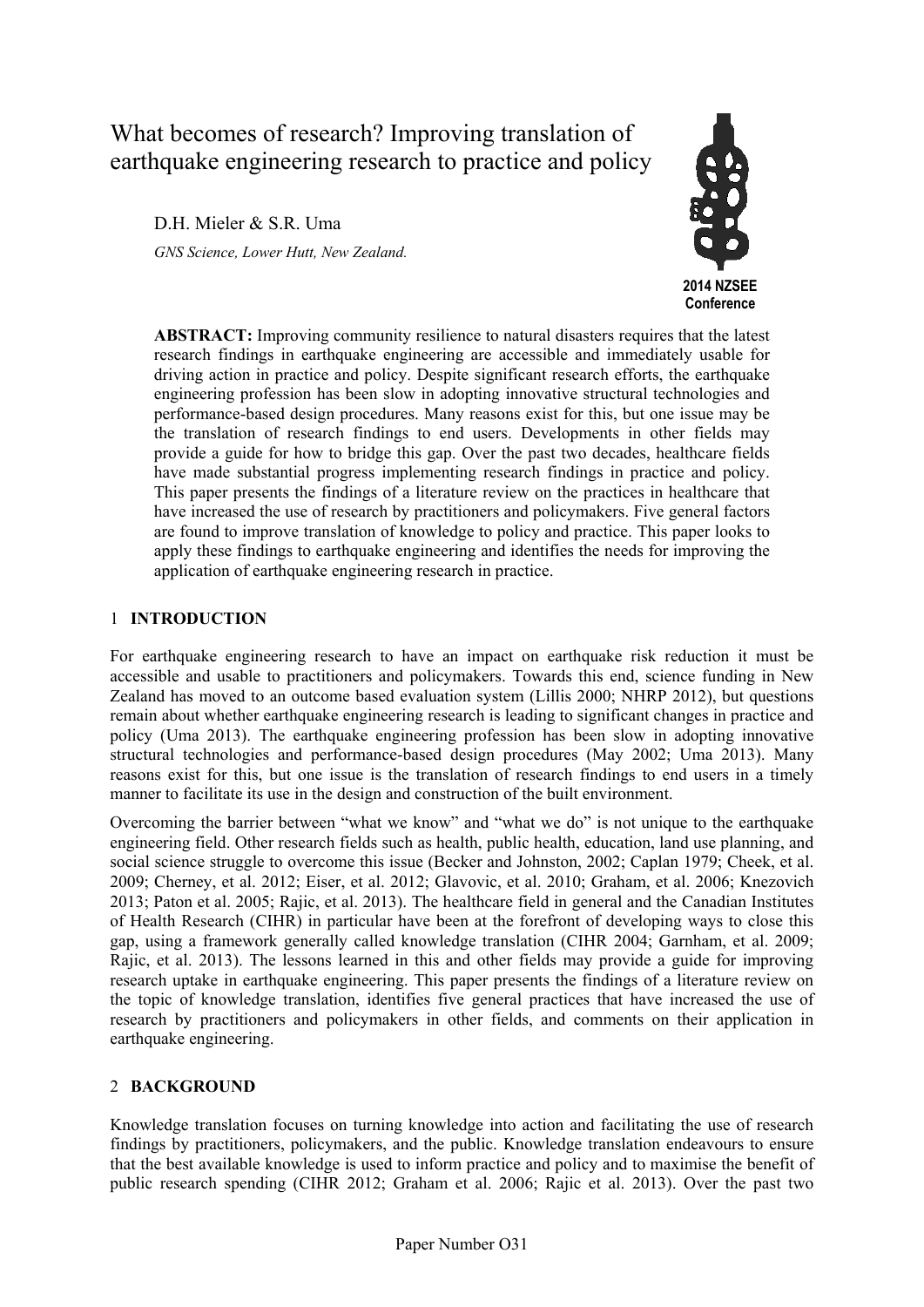decades, the concept of knowledge translation has developed largely in the fields of medicine and public health out of a desire to improve the health of people using the best knowledge available (Graham et al. 2006; Rajic et al. 2013). At the same time, researchers in these and other fields are increasingly being asked to consider how their research findings will result in tangible impacts, and practitioners and policy makers are being asked to demonstrate the scientific evidence supporting a particular policy (Spilsbury and Nasi 2006). As a result, numerous studies have investigated ways to facilitate delivery of knowledge to end users (Cheek et al. 2009; Cherney and McGee 2010; Davies and Nutley 2008; Donovan 2007, 2008; Ketelaar et al. 2008; Witten and Hammond 2010).

Knowledge translation is important in the earthquake engineering field as well. It ensures that funding agencies are making the best possible use of their resources for the public good and that research is making its way to practice in a timely fashion, ensuring that practicing engineers are using the best available science and technology to improve the safety, reliability, and resilience of the built environment. To be sure, not all research can or should have a direct impact or influence on policy or practice. It is unrealistic and unnecessary for all research to strive to be implemented in practice or policy (Rajic et al. 2013). Blue sky or basic research, for example, serves to advance the profession beyond what is practical today and is intended to build a body of knowledge. The path from basic research to implementation may be indirect and take many years to develop to a stage where it can be applied in practice. However, even basic research can benefit from consideration of the potential research user (Tetroe 2007). Much of the research in the earthquake engineering profession is directed at finding ways to improve the design, construction, and assessment of the built environment and is intended to be practically useful. Research of this kind can benefit from finding new ways to translate the findings of that research to drive action in a timely manner.

# 3 **METHODS**

For this study a literature review was conducted using the initial search term "research uptake" in the SCOPUS and Web of Knowledge databases. After reviewing the literature, a second search was performed using the search term "knowledge translation." Several references from the selected articles were also reviewed. The majority of the results were in the public health and healthcare fields. Other fields represented were social science and education. A total of 29 articles were selected and reviewed. The selected literature in no way encompasses the full body of research on the topic of knowledge translation, but it provides a sample with which to identify trends and themes within the literature.

# 4 **RESULTS**

This section describes two major research models identified in the literature: the linear or passive research model and the knowledge translation model. Each is discussed in detail below.

# 4.1 **Passive/linear research model: the traditional approach**

Traditional research is a linear, uni-directional process where research is conducted and then the findings are transferred to end users, usually through publication in research journals and conference presentations. These modes of communication are primarily aimed at other researchers and are the best approach when research is in the early stages of discovery or when knowledge is not yet appropriate for application (CIHR 2012). If the communication of research findings stops here, however, it is up to the practitioner or policy maker to identify relevant research, read it critically, digest the findings, and apply them in regular practice. In this model, the research and the use of research are separate activities with little interaction between the two. Some attempts may be made once the research is completed to disseminate the findings to a wider audience, but this stage is not generally considered part of the research per se (Garnham et al. 2009).

There are many reasons that research may not make the jump to application on its own, such as lack of readily applicable research, lack of awareness and access to published research outputs, challenges in understanding and interpreting the literature, time constraints on the practitioner, and lack of organisational support or insufficient authority to implement research findings (Bedford 2012; Caplan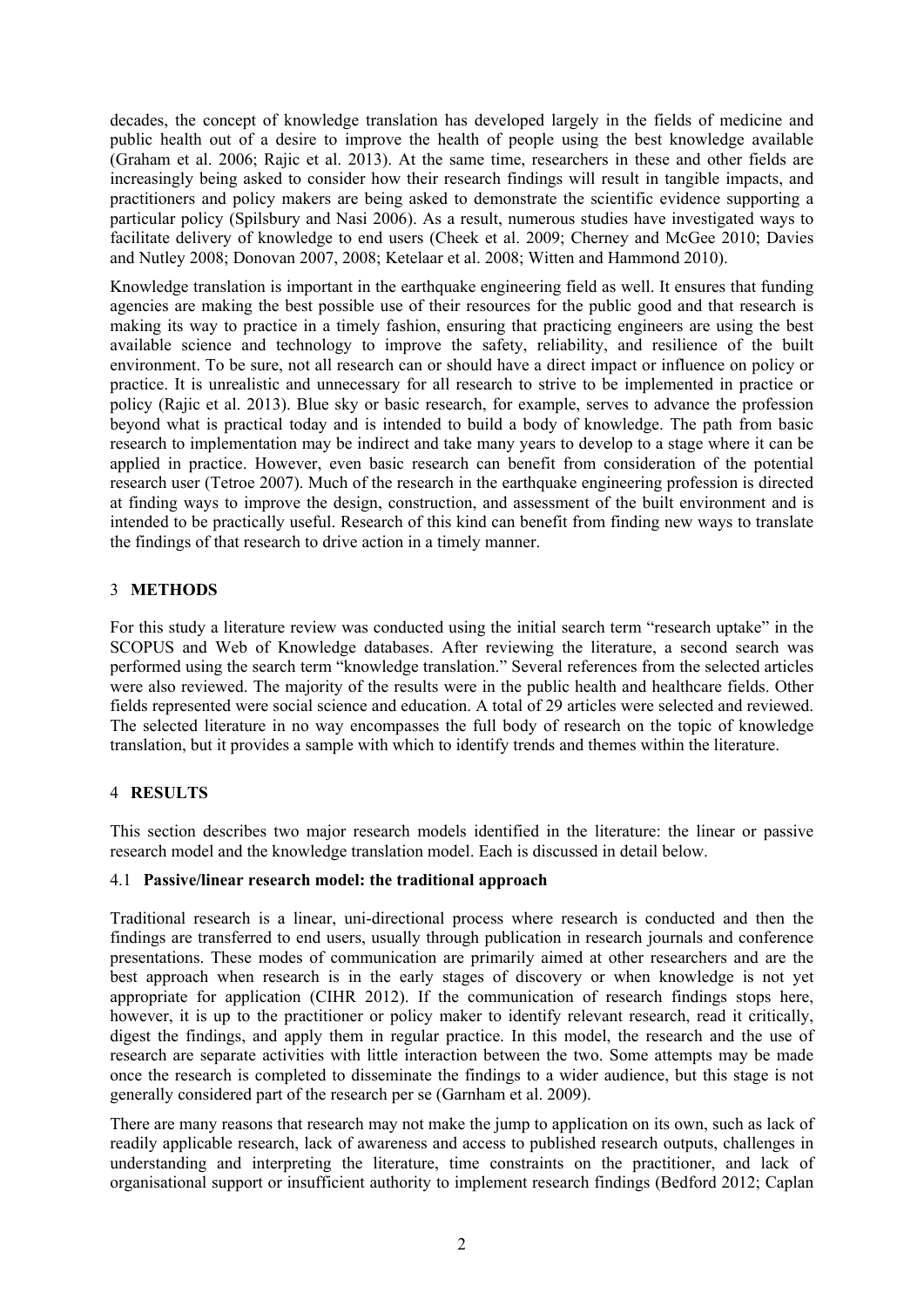1979; Hutchinson and Johnston 2004; Knezovich 2013; Poulos et al. 2007). These papers and other explore ways to overcome these barriers and facilitate application of research primarily by making the findings of research more accessible and developing better dissemination strategies. Common strategies include preparing literature syntheses and policy briefs and developing guidelines for implementing and applying research (for example, DFID 2013). While better implementation of these strategies should be explored in earthquake engineering, when taken alone they focus only on the demand side of the equation. These strategies primarily rely on end users to identify and read published research and adapt it to their own needs. Studies suggest that the 'pushing out' of research does little to promote interaction between the research and practitioner communities and has not proven to be very effective, as the receipt of knowledge is not the same as use of knowledge (Caplan 1979; CIHR 2004; Garnham et al. 2009; Lavis et al. 2002; Lomas 1997).

## 4.2 **Active/parallel research model: knowledge translation**

In reality, practical application of knowledge happens within the context of institutional constraints, and economic and political environments that shape decision-making. These factors make it a challenge to simply insert and implement research conducted in a controlled setting into the complex and messy world of practice. An active or parallel research model places end users not as passive recipients and direct translators of knowledge, but as active and equal partners in the generation of research knowledge (Cheek et al. 2009; Garnham et al. 2009; Graham et al. 2006). This model gives equal importance to research-based knowledge and practice-based insight, valuing the perspective of practitioners and the ultimate benefactors of research (for example, building owners and tenants in earthquake engineering).

Often called knowledge exchange, knowledge transfer, knowledge translation, or research utilisation in the literature, this model emphasises collaboration, partnership, and on-going dialogue to ensure that research is relevant and responds to an identified need in practice or policy (Garnham et al. 2009; Graham et al. 2006; Godfrey et al. 2010). While knowledge exchange is the most appropriate term for the model, knowledge translation is used here to be consistent with the majority of works on the topic. It is important to emphasise, however, a focus on the collaborative research aspect of the definition, recognising that the worlds of research, practice, and policy are typically separate, distinct groups with distinct cultures and perspectives on research and knowledge, and that to successfully drive action the groups must come to understand each other and their respective needs (Graham et al. 2006).

Knowledge translation is a nonlinear, fluid process that has implications for all stages of the research process. Underpinning the success of knowledge translation are partnerships and collaborations to develop a research process that meaningfully involves end users throughout the process, beginning with the development of the research question (CIHR 2004). Knowledge translation strategies have the potential to help define research questions and hypotheses, select appropriate research methods, conduct the research itself, interpret and contextualise the research findings, and apply the findings to resolve practical issues and problems (CIHR 2004). These strategies increase the relevance of the research and ensure that it responds to a clearly identified need or question.

#### 4.3 **Knowledge translation case study**

CIHR is the principal health research funding in Canada and was created with the dual mission of producing excellent research and ensuring that the findings of that research get into the hands of those that can use them to improve the health of Canadians (CIHR 2004). Knowledge translation, a specific and prominent part of the mandate, is included with the goal of significantly increasing the benefits to Canadians from their investment in health research, as well as placing Canada at the forefront of health-related knowledge translation.

Towards this end, CIHR developed a major initiative to build capacity for knowledge translation of health research and, importantly, included knowledge translation as a key part of its grant program. All grant applications are required to include a strategy for either integrated knowledge management or end-of-grant knowledge translation. These proposals must demonstrate that the proposed project was shaped by knowledge users and that it responds to their knowledge needs.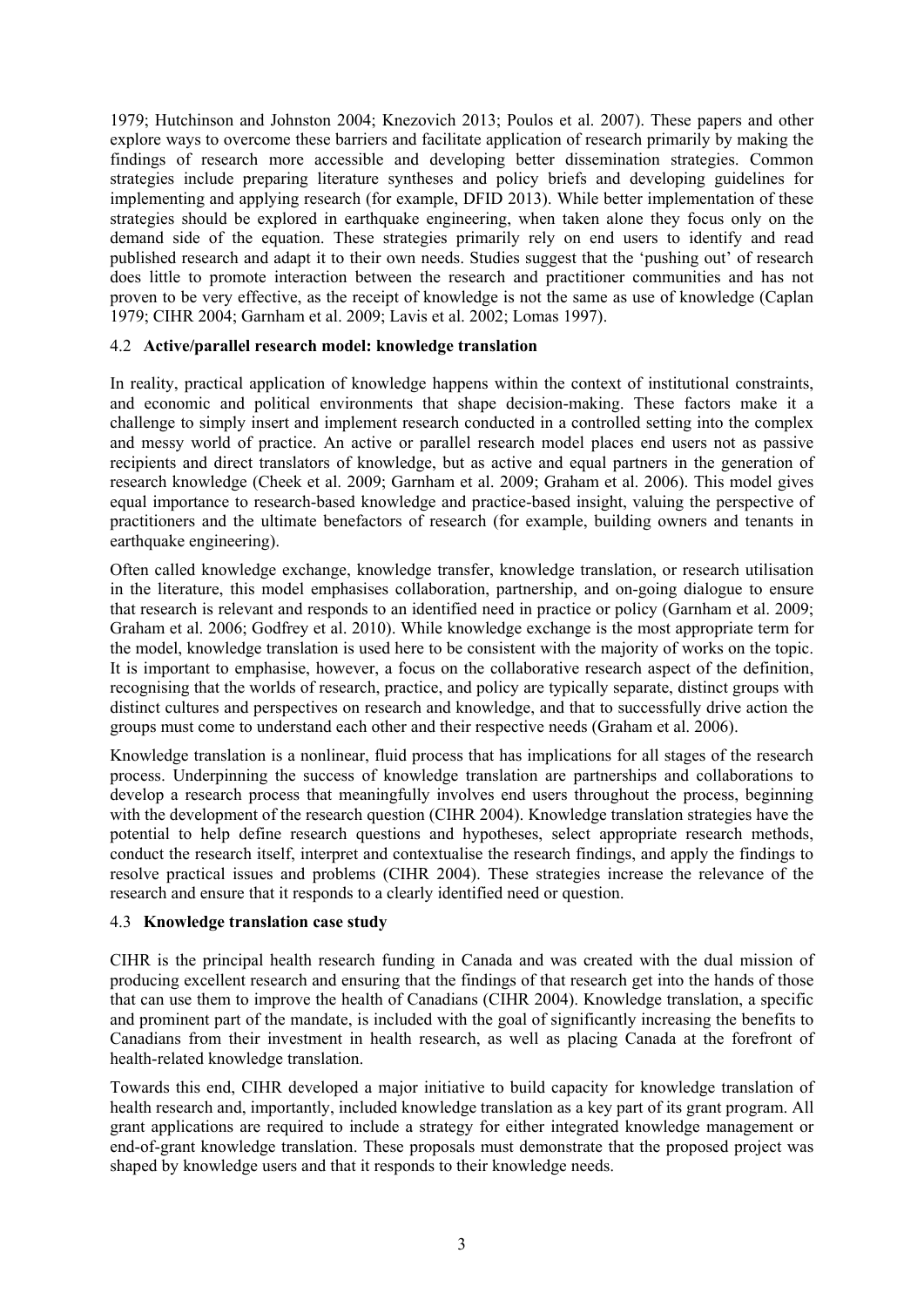End-of-grant knowledge translation includes developing ways to disseminate research findings to end users of research and specifically involving those users to determine the appropriate strategy for the audience (CIHR 2012). This dissemination plan is not inherently different than one that might take place in a traditional research model, but the key difference is that a dissemination strategy is specifically included in the research plan and conducted as a part of the research program in partnership with those who will actually use and benefit from the research findings. Integrated knowledge translation requires, in addition to a dissemination plan, that end users are members of the research team and participate in many stages of the research process.

CIHR recently implemented a policy to make research findings more accessible to users of research by requiring that original research articles are freely available online as soon as possible after publication (Tetroe 2007). This can be achieved by depositing the article into an online archive or institutional repository or by publishing the results in an open-access journal. Grant recipients are also required to deposit research data into an appropriate data repository. While this policy helps to remove some of the barriers to use of research, the outputs published in a research journal may not be suitably presented or ready for application by the end user. Making translated research findings available through, for example, design standards or guidelines in earthquake engineering, may be more useful.

# 5 **KNOWLEDGE TRANSLATION IN EARTHQUAKE ENGINEERING**

While specific literature on the topic of knowledge translation in earthquake engineering is limited, a number of studies have examined barriers to implementing innovative technologies in practice and advocated for possible solutions (May 2002; Mander 2003; Uma 2013). Many of the identified challenges are centred on demonstrating benefits of new technologies to engineers and owners, and may be overcome through a knowledge translation research framework.

Knowledge translation literature suggests five basic themes that form a knowledge translation focused research programme, including stakeholder engagement, knowledge dissemination and exchange, organisational support and culture, and monitoring and evaluation of research uptake. In addition, special consideration is needed for research that is intended to inform policy (DFID 2013; Rajic et al. 2013). It should be noted that there is considerable overlap between each of the themes, and aspects of each theme occur at every stage of the research process. The importance of each theme will vary depending on the research programme.

The following sections discuss each of the five themes in more detail, present examples of how the theme is currently implemented in earthquake engineering, and make some recommendations for further research. The examples provided are not the only example available in earthquake engineering, but are intended to give an idea of what is currently being done.

#### 5.1 **Stakeholder engagement**

Direct and on-going interactions between researchers and end users is found in the literature to be one of the most effective methods of facilitating the use of research in practice and policy (Rajic et al. 2013). Stakeholder engagement starts with identifying stakeholders early on in the research process and engaging them in refining the research question and designing the research plan to meet their needs. It is easy to forget about stakeholders during the research process, waiting until the results are neatly tied up and finalised, but stakeholders can play a role in informing the research as it develops. Engagement throughout the process will help stakeholders feel ownership over the final product and they will be more likely to pay attention and make use of the final results. Once the research is concluded researchers can take the results to the end users to discuss the findings in a two-way dialogue. It may be useful for the researcher to know how the results will be used, what challenges practitioners foresee in implementing findings or a new technology, and identify ways that researchers can help overcome these barriers.

Sustaining a relationship with end users is difficult for individual researchers or organisations as they move from project to project, but "boundary organisations" that specifically seek to bring these parties together can help bridge the gap and develop a sustained connection between end users and relevant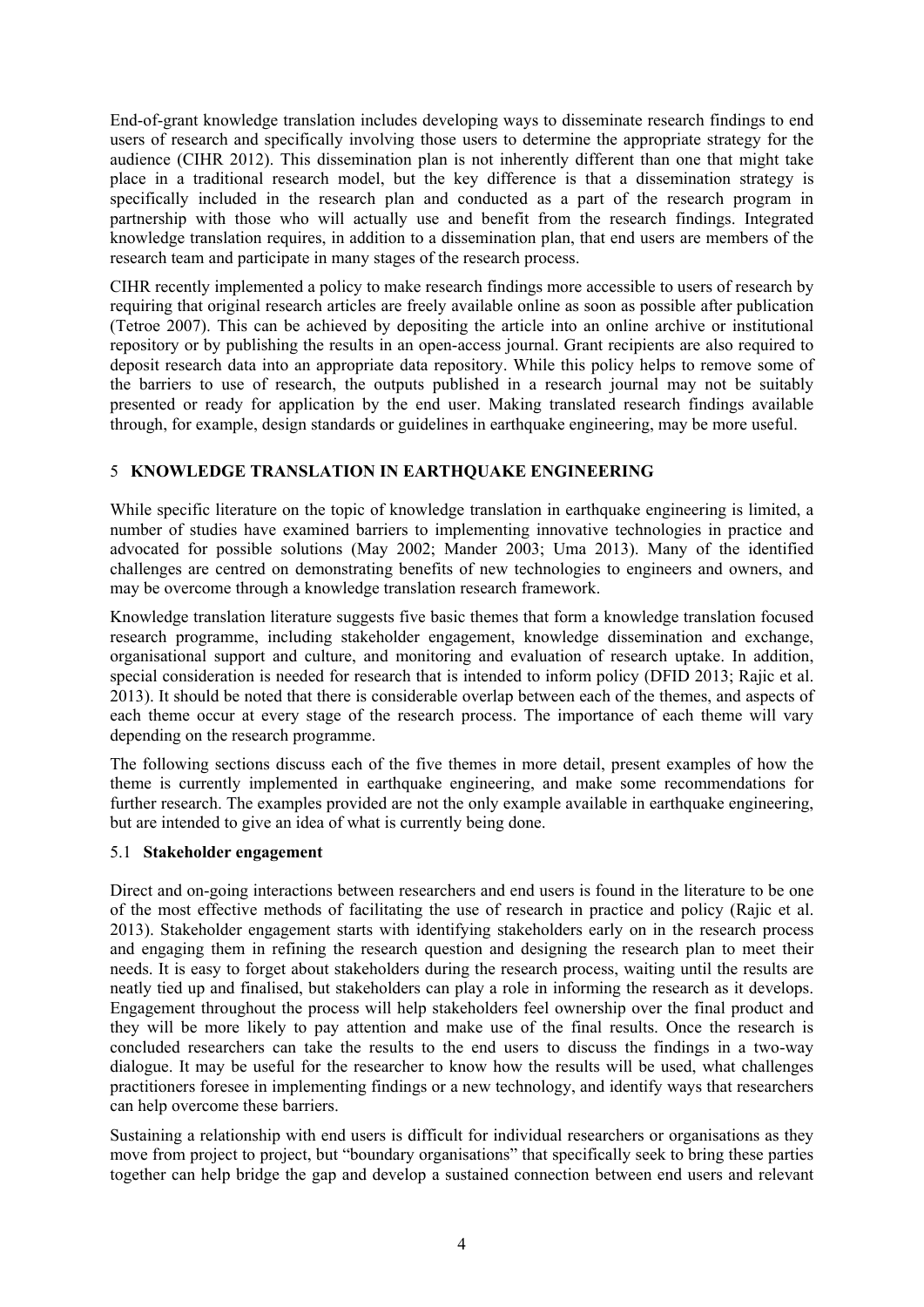research. In earthquake engineering, organisations such as University of Canterbury Quake Centre, Structural Timbre Innovation Company (STIC), Steel Construction New Zealand (SCNZ), Association of Bay Area Governments (ABAG) in Oakland, California, and San Francisco Planning and Urban Research Association (SPUR) strive to provide support for establishing linkages between researchers, practitioners, policy makers, and the public through workshops, training, seminars, project taskforces, and public forums. Project advisory committees are commonly used by ABAG, SPUR, and others as a way for stakeholders and researchers to interact over the life of a project and work together towards a specific goal. Further research would be useful to understand the specific ways that stakeholders and the public can best engage in earthquake engineering research.

## 5.2 **Knowledge dissemination and exchange**

A strategy is needed for when and how to disseminate research results. Various messages and results can be communicated throughout the research process (DFID 2013). For example, synthesising the body of research already available on a topic can help support users to use existing research even before new results become available. In addition to publishing results in research journals, the outcomes of the research that are packaged and presented to end users in a relevant, timely, understandable, and accessible format will be more useful (Rajic et al. 2013).

In earthquake engineering, dissemination of results typically occurs at the conclusion of a research programme through guidelines and training to professional engineers. The Natural Hazards Research Platform (NHRP) has the potential to change this in New Zealand. NHRP (2012) research proposals are specifically judged on the likelihood of the research being implemented by end users and their plan for technology transfer beyond reporting and publication or research user involvement. Incorporating knowledge translation processes as a component of the research project, rather than after the fact is an important component of bridging the gap from research to action. This is beginning to happen for other perils in New Zealand (e.g. volcanoes (Doyle et al. 2014) and tsunami (Fraser et al. 2014)).

Researchers need to understand what forms of published information are most useful for engineers in their work, how they search for and access that work, and how aware they are of current peer-reviewed research (Bedford 2012). For example, Rajic et al. (2013) identified 23 methods for synthesis, dissemination, and exchange of knowledge, and identified the most suitable end user for each method. Adapting these methods for earthquake engineering research and stakeholders will provide a useful guide for disseminating research results in the most effective way possible in this field.

# 5.3 **Organisational support and culture**

Organisations need to encourage researcher to not just produce excellent research, but to engage with end users and come up with joint solutions to help facilitate use of new technologies. Engaging stakeholders in the research process and incorporating research findings into practice takes time and is difficult when organisations don't support or recognise these activities. Both research and practitioner organisations need to invest sufficient time and money in engagement with knowledge translation activities.

One of the key barriers to adoption of new technologies in earthquake engineering has to do with developing confidence in the benefits of new technologies among engineers and owners and the perceived cost of implementation (May 2002). Furthermore, extensive training and education is required for engineers and contractors to design and build structures in new ways. As seen with the adoption of technologies such as base isolation, it is a long process to normalise these new technologies in practice and it requires a supportive organisational culture that allows researchers and end user sufficient flexibility to engage in knowledge translation (Rajic et al. 2013).

In the engineering and construction industry where profit margins are low, there can be little incentive to experiment with new technologies whose benefit is uncertain. Some companies, however, seek to gain an edge in the marketplace and single themselves out for their creative and cutting edge use of technologies. DPR Construction in California, for example, with its core value "ever forward" has set itself apart by establishing an "Innovation Change Agents" team that specifically fosters innovation within the company and seeks ways to implement the latest technologies into practice (Tran 2013).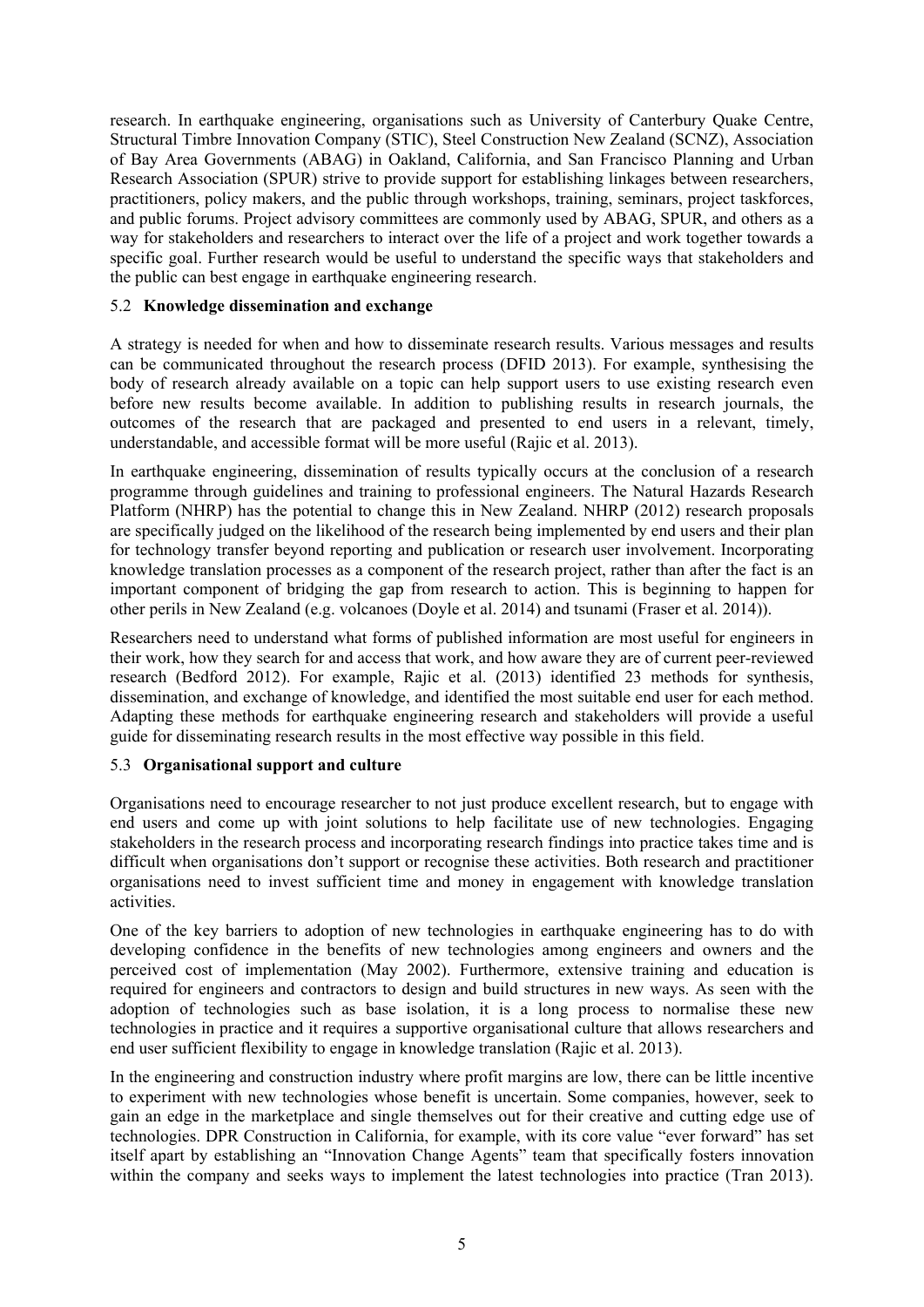Case studies on companies like DPR can help document and understand the factors that drive organisations to seek out and implement new technologies and ideas.

## 5.4 **Monitoring and evaluation of research uptake**

A primary goal of research is to change practical understanding of a field over time. It follows then that researchers are evaluated not only on the intellectual merit of their work and the contribution to the body of knowledge through publications, but also through its practical impact. However, measuring impact that is often not immediately realised and attributing it to single researchers is difficult and remains in its early stages in health research fields (Tetroe 2007). The way impact is measured depends on how it is defined and who the intended users of knowledge are. Furthermore there are different degrees of impact. Research can be applied in a specific, direct way or it may indirectly inform general conceptual understanding. Sometimes research is used to legitimise and reinforce predetermined beliefs. In earthquake engineering, specific research is needed on appropriate and specific measures for evaluating research impact and to understand how end users make informed decisions about adopting research and innovative technologies in engineering.

#### 5.5 **Evidence-informed policy-making**

The policy process takes place largely independently of researchers, scientists, and engineers (Spilsbury and Nasi 2006). In addition to research findings, internal and external influences, such as values, beliefs, stakeholder views, and social and economic implications also contribute to the policymaking process and influence political decisions (Rajic 2013). Understanding how policymakers use research in their decision making and how to present information in a useful way can help researchers more effectively engage in the policy process. For example, research will be of increased relevance to policy makers if it incorporates an analysis of contextual factors such as economics, public perceptions, and local applicability. Furthermore, research has a better chance of informing the policy process through on-going collaboration and interaction between researchers and policymakers and during a favourable political climate, such as immediately after an earthquake (Fig. 1).



**Figure 1. Overview of the evidence-informed policy-making process (Rajic et al. 2013)** 

In the aftermath of the Canterbury earthquakes, research programmes that were formulated with the objective of providing solutions to specific issues demonstrated their ability in implementing research findings within a short time frame through interactions and co-ordination with end users, particularly with the goal of informing policymakers. More research is needed on the specific needs of policy makers to aid decision making around issues of earthquake policy.

#### 6 **CONCLUSIONS**

Improving the resilience of communities to natural disasters requires that advances in earthquake engineering research are disseminated and implemented in practice and policy in a timely manner. A knowledge translation framework has been successful in closing the gap between research, practice,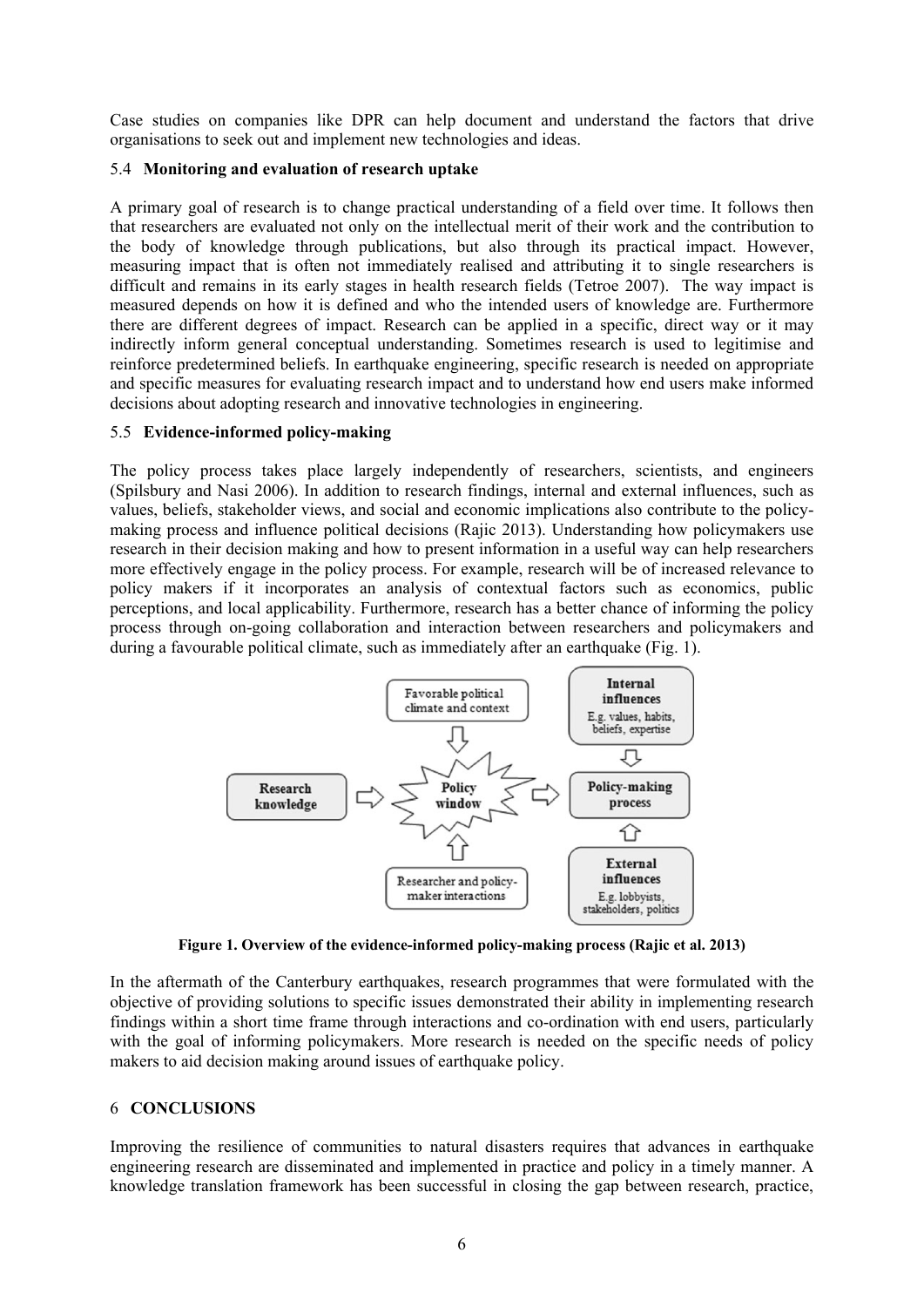and policy in health and other fields, but more research is needed to adapt and implement this framework in the context of earthquake engineering and related fields.

Many pieces of the framework are currently being implemented on an ad hoc basis by various earthquake engineering and science research organisations, and case studies and lessons learned on the effectiveness of these existing knowledge translation strategies will help understand what works in this context. Earthquake engineering would benefit from a comprehensive knowledge translation strategy with guidelines for researchers on developing a knowledge translation programme following the five identified themes and effective engagement and dissemination strategies for various audiences, similar to those developed through DFID (2013) and CIHR (2012) and discussed in this paper.

#### 7 **ACKNOWLEDGEMENTS**

This work is carried out with funding from the Natural Hazards Research Platform and their support is gratefully acknowledged. The findings in this study do not reflect the opinions of the funding agency. Internal review from GNS colleagues Mike Mieler and David Johnston is appreciated.

#### **REFERENCES**

- Becker, J., Johnston, D. 2002. Planning for earthquakes in New Zealand: A study of four regions. Australian Journal of Emergency Management 17(1): 2-8.
- Bedford, D. 2012. Critical Assessment of the Use of Published Knowledge Management Literature and the Rate of Uptake of Knowledge Management Research. 13th European Conference on Knowledge Management, Cartagena, Spain. 6-7 September 2012.
- Caplan, N. 1979. The Two-Communities Theory and Knowledge Utilization. *American Behavioral Scientist,* Vol 22(3): 459-470.
- Cheek, J., M. Corlis, et al. 2009. Connecting What We Do with What We Know: Building a Community of Research and Practice. *International Journal of Older People Nursing,* Vol 4(3): 233-238.
- Cherney, A., McGee. 2010. Utilization of Social Science Research: Results of a Pilot Study among Australian Sociologists and Criminologists. *Journal of Sociology*, Vol 47(2): 144-162.
- Cherney, A., Povey, J., Head, B., Boreham, P., Ferguson, M. 2012. What Influences the Utilisation of Educational Research by Policy-Makers and Practitioners?: The Perspectives of Academic Educational Researchers. *International Journal of Educational Research*, Vol 56: 23-34.
- [CIHR] Canadian Institutes of Health Research. 2004. Knowledge Translation Strategy. Retrieved from http://www.cihr-irsc.gc.ca/e/documents/kt\_strategy\_2004-2009\_e.pdf
- [CIHR] Canadian Institutes of Health Research. 2012. Guide to Knowledge Translation Planning at CIHR: Integrated and End-of-Grant Approaches. Retrieved from http://www.cihr.ca/e/45321.html
- Davies, H.T.O. and S. Nutley. 2008. Learning More About How Research-Based Knowledge Gets Used: Guidance in the Development of New Empirical Research. William T. Grant Foundation, New York, NY. Retrieved from http://www.wtgrantfoundation.org/file%20library/resources/davies%20nutley% 20working%20paper.pdf.
- [DFID] UK Department for International Development. 2013. Research Uptake: A Guide for DFID-Funded Research Programmes. Retrieved from http://www.gov.uk/government/uploads/system/uploads/ attachment\_data/file/200088/Research\_uptake\_guidance.pdf.
- Donovan, C. 2007. The Qualitative Future of Research Evaluation. *Science and Public Policy,* Vol 34(8): 585-597.
- Donovan, C. 2008. The Australian Research Quality Framework: A Live Experiment in Capturing the Social, Economic, Environmental, and Cultural Returns of Publicly Funded Research. *New Directions for Evaluation*. Eds. C.L.S. Coryn and M. Scriven, Wiley Periodicals, Inc.: 47-60.
- Doyle, E. E. H., McClure, J., Johnston, D. M., Paton, D. (2014). Communicating Likelihoods and Probabilities in Forecasts of Volcanic Eruptions. Journal of Volcanology and Geothermal Research. 272, 1-15.
- Eiser, J. R., Bostrom, A., Burton, I., Johnston, D. M., McClure, J., Paton, D; van der Pligt, J., White, M. P. (2012). Risk Interpretation and Action: A Conceptual Framework for Responses to Natural Hazards. International Journal of Disaster Risk Reduction 1:5-16. DOI: http://dx.doi.org/10.1016/j.ijdrr.2012.05.002.